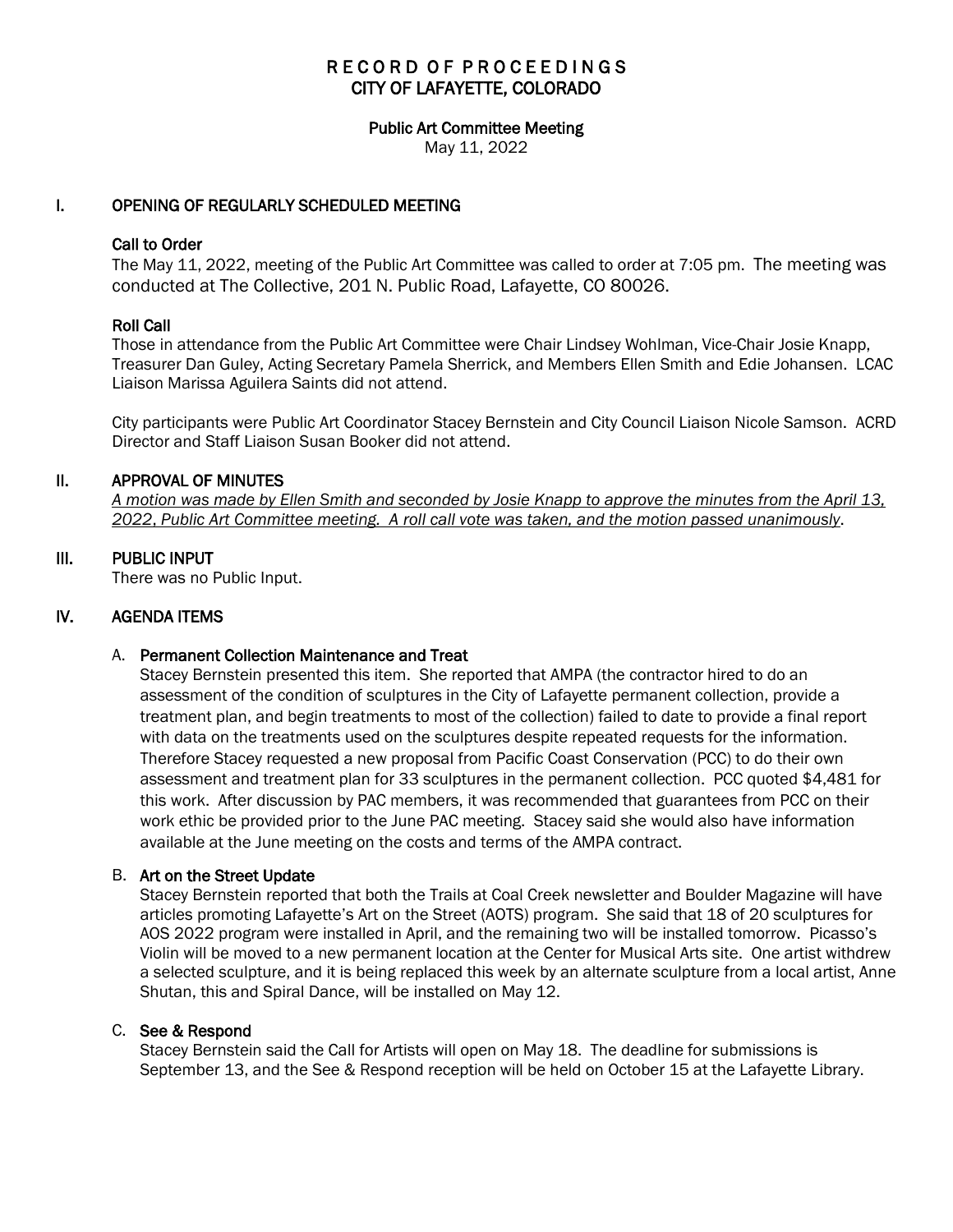# D. Through Our Eyes Project

Stacey Bernstein informed PAC members that a local construction business owner, Tom Razo of TRC Companies and a grandson of Lafayette citizens whose photograph is part of the mural, has expressed interest in making a significant donation for restoring this artwork. As PAC approved funds at the March meeting to begin restoration of this mural, work could start within the next couple of weeks.

# E. Cypress Circle Park Tree Carvings

Stacey Bernstein met with the artist Lueb Popoff about the cracks in the tree carvings. According to Lueb, the cracks are fixable and a normal part of the weathering process for the trees. He said he can fill the cracks with Bondo and airbrush/repaint the sculptures at a cost of \$250 each or \$1,000 total. He did recommend that the sculptures be severed from the natural tree stumps and be reinstalled on metal poles to prevent rotting from the inside, this should occur within 3-4 years. *A motion was made by Lindsey Wohlman and seconded by Josie Knapp to spend \$1,000 on the repair of the Cypress Circle Park Tree Carvings. A roll call vote was taken, and the motion passed unanimously*.

# F. Booker's Retirement Party

Stacey Bernstein announced that Susan Booker's retirement party after 27 years working for the City of Lafayette will be held on Tuesday, May 31, 2022, at the Indian Peaks Golf Course Clubhouse from 3:30 p.m. to 6:00 p.m. All PAC members are invited to attend and should RSVP to an email that will be going out next week. Also watch for an email from Rachel Hanson with further details.

### G. Arts!Lafayette Report

Stacey Bernstein presented this item. The nonprofit Board met last week to say a final goodbye to Susan Booker. The first Art Night Out in two years will be happening on Friday, and everyone is encouraged to attend or even volunteer for the event. There will be music, food trucks, beer, and wine. The art marketplace will be bigger than ever with over 50 artists selected for the curated event.

### H. Report from LCAC

Nicole Samson reported that Arts in Education grant applications were received from every school in the area and from science as well as arts teachers. LCAC will be hosting several outside events this summer, including Picnic in the Plaza on Thursdays from noon to 1 pm.

### I. ACRD Report

Stacey reported that Rachel Hanson, Arts and Culture Program Manager, will be serving as the interim leader of ACRD. A new part-time docent, Deborah Makray is working on Sundays and Friday evenings. Also, a summer intern is starting soon, Alessia Redwine who will assist with Picnic on the Plaza, Art Night Out, and other programming. The current show at The Collective, Racism & Discrimination at the Lafayette Swimming Pool 1934, will be closing May 29. On May 26, from 6:30-9 p.m. the film Chicanas: Nurturers and Warriors will be shown. A new exhibit will begin in June that is sponsored by the Japanese Arts Network. The Call for Artists for Waneka Lake All Seasons is still open. Artwork can be in any media, and submissions are due by December 12. The Conversation series led by Helanius Wilkins will finish at Waneka Lake at the end of June.

### J. City Council Liaison Report

Nicole Samson, City Council Liaison, reported Lafayette's first official Poet Laureate has been selected, Izmart Tec Verde, aka *ZBassSpeaks*. A proclamation was issued by the City Council on 4/19/22, regarding his two-year appointment to the position. The public sculpture recommended for the Medtronic gateway site, Leaf Riders, was approved by the City Council. Nicole commented that the public response of 400+ to the survey regarding the artwork was remarkable.